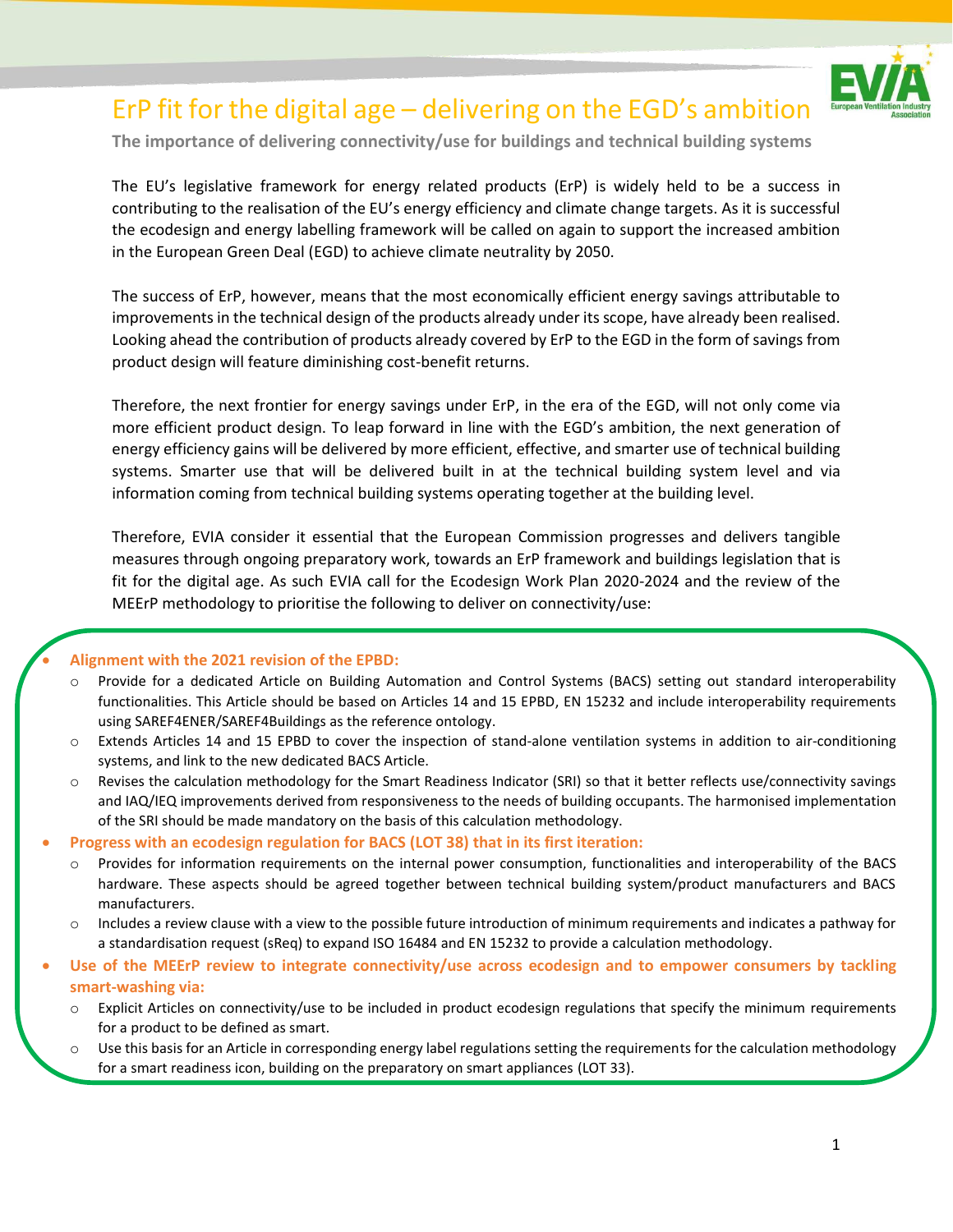

## **A balanced technical building system/BACS approach**

EVIA is generally supportive of an approach to connectivity/use in the context of Ecodesign that provides for connectivity/use at the product level, i.e. a technical building system like a ventilation unit, and the building level, i.e. Building Automation and Controls System (BACS). Energy savings derived from smart functionalities within the product/technical building system must remain as energy efficiency attributable to the product/technical building system design. For example, integrated controls should be regulated in the specific product/technical building system ecodesign regulation, which for ventilation units is Regulation (EU) 1253/2014. This is essential, also to ensure that product/technical building system manufacturers are incentivised to deliver improvements in Indoor Air Quality (IAQ) and other Indoor Environmental Quality (IEQ) aspects.

As such, EVIA has proposed a controls bonus in the context of the Regulation (EU) 1253/2014. Such energy savings must not be appropriated by BACS at the building level, rather energy savings from connectivity/use at the building level, should be in addition to those provided for by the products/technical building systems, unless the products/technical building systems do not feature smart functionalities.

## **Minimum requirements for smart products/BACS**

**Building level - Building Automation and Control Systems (BACS)**

EVIA fully support the ecodesign preparatory study for BACS, that is due to conclude in December 2020. However, the preparatory study should be used to establish information requirements for the selfconsumption of the BACS hardware in an ecodesign regulation, with a view to the future introduction of minimum requirements. The initial BACS ecodesign regulation should state this explicitly in its review clause, with a pathway to then be developed via a standardisation request (sReq) to expand ISO 16484 to provide a calculation methodology. EVIA recommend that the ecodesign regulation for BACS also details interoperability requirements, based on a clear definition, to facilitate open connections between products/technical building systems and BACS. SAREF4ENER/SAREF4Buildings should be the reference ontology.

EVIA's preference is for BACS requirements (i.e. the BACS control and monitoring functionalities) to continue to be regulated under the Energy Performance of Buildings Directive's (EPBD). This is currently the case under Article 14 (4) and Article 15 (4) on the technical inspection of heating and air-conditioning systems, respectively, as follows:

- *a) continuously monitoring, logging, analysing and allowing for adjusting energy use;*
- *b) benchmarking the building's energy efficiency, detecting losses in efficiency of technical building systems, and informing the person responsible for the facilities or technical building management about opportunities for energy efficiency improvement; and*
- *c) allowing communication with connected technical building systems and other appliances inside the building and being interoperable with technical building systems across different types of proprietary technologies, devices and manufacturers.*

EVIA suggest that, in a future revision of the EPBD, the BACS control and monitoring functionalities are improved and provided for in a dedicated Article. It is EVIA's longstanding position that the EPBD should provide for the inspection of stand-alone ventilation systems.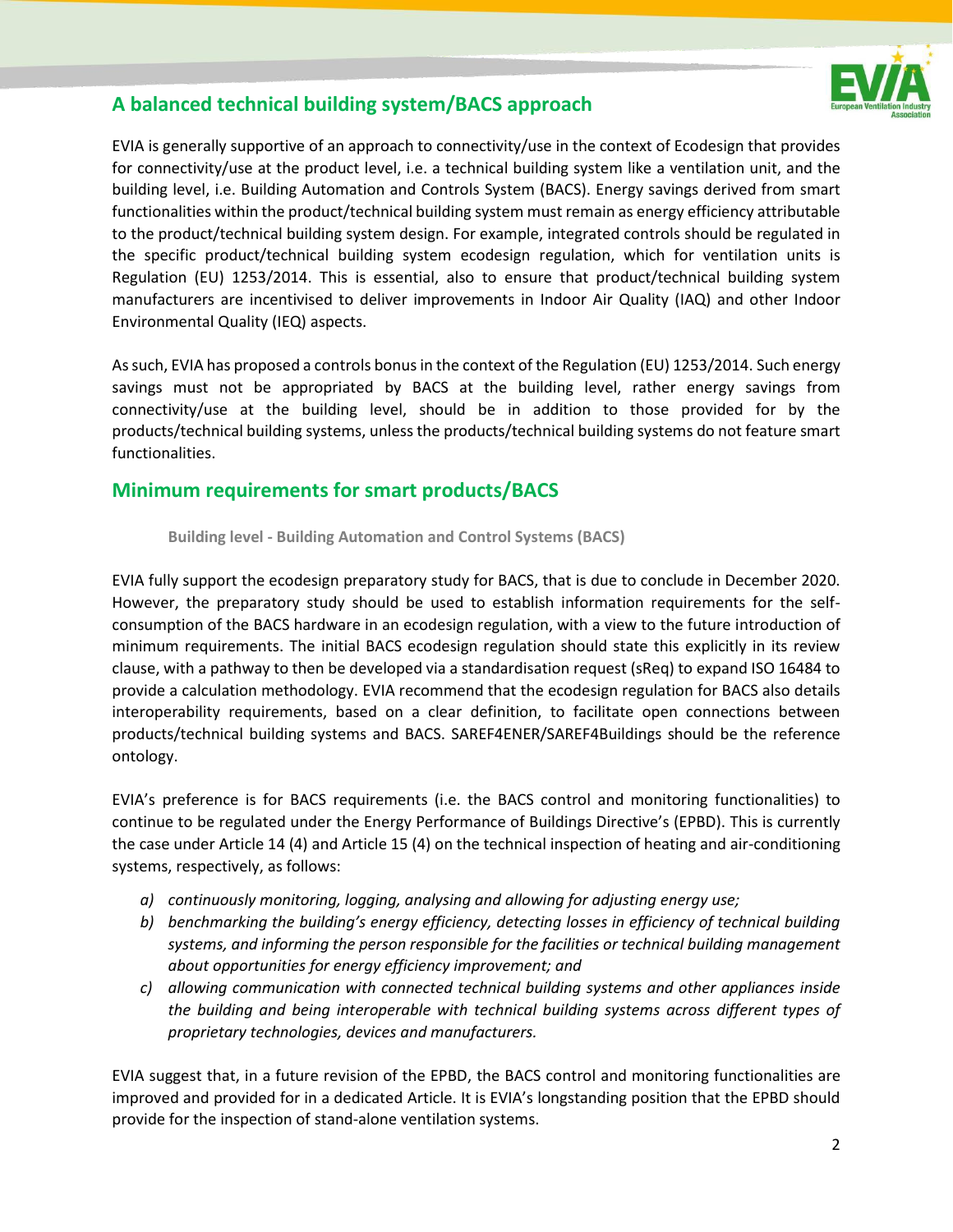

**Product/Technical Building System level:**

EVIA note that the energy saving functions for BACS are described in detail in EN 15232:2012 Standard: Energy Performance of Buildings – Impact of Building Automation, Controls, and Building Management. In order to deliver on the promise of these connectivity/use energy savings at the technical building system level, EVIA suggest that the revision of the Methodology for the Ecodesign of Energy related Products (MEErP) is used to ensure that all technical building system ecodesign regulations integrate explicit Articles on connectivity/use that cover both controls incorporated in products and BACS, referencing the ecodesign regulation and the dedicated EPBD Article. Please see more detailed below.

## **Enabling smart products/BACS**

Requirements at the building and product/technical building system levels must be accompanied by a complimentary labelling scheme to pull smarter products and buildings on to the market. This is particularly important to protect consumers by preventing 'smart-washing' as a result of misleading claims as to contributions to improved energy efficiency and IAQ performance, and to ensure a competitive level playing field. The following suggests a route forward building on the ecodesign preparatory work on smart appliances and on a revised Smart Readiness Indicator (SRI) under the EPBD.

#### **Product/Technical Building System level:**

At the technical building system, product level, EVIA support the proposal in the Commission's preparatory study on smart appliances to set minimum requirements for smartness at the product level. The study suggests the inclusion of a smart icon on the energy label for products covered by energy labelling or in the information requirements for those that fall outside of the scope of labelling.

EVIA propose that the approach in the preparatory study be used as the basis for integrating smartness at the product level via the revision of MEErP. As stated above, the revision of MEErP should require explicit Articles on connectivity/use to be included in product ecodesign regulations that specify the minimum requirements for a product/technical building system to be defined as smart. This should cover both the control functionalities incorporated in the product/technical building system and the connection with the BACS, as well as data protection, cybersecurity, access to repair and maintenance information, and interoperability. This basis in the ecodesign regulation for a product/technical building system would then provide the basis for an Article in the corresponding energy label regulation setting the requirements for the calculation methodology underpinning the smart readiness icon for that product/technical building system.

Ventilation units were not included in the scope of the preparatory study on smart appliances. However, EVIA is convinced of the need to set specific definitions for the smart residential and non-residential ventilation units to protect consumers and prevent fragmented approaches at Member State level from creating barriers in the Single Market. As such, EVIA is actively exploring commissioning an independent research institution or consortium to define the definitions and functionalities of 'smart ventilation' and its contribution to improved IAQ and energy efficiency, for both residential and non-residential ventilation. Ultimately this study would be intended to provide a basis to ensure that standards are developed and in place to support the Commission in setting legislative requirements under ecodesign and energy labelling that account for the specificities of residential and non-residential ventilation. For